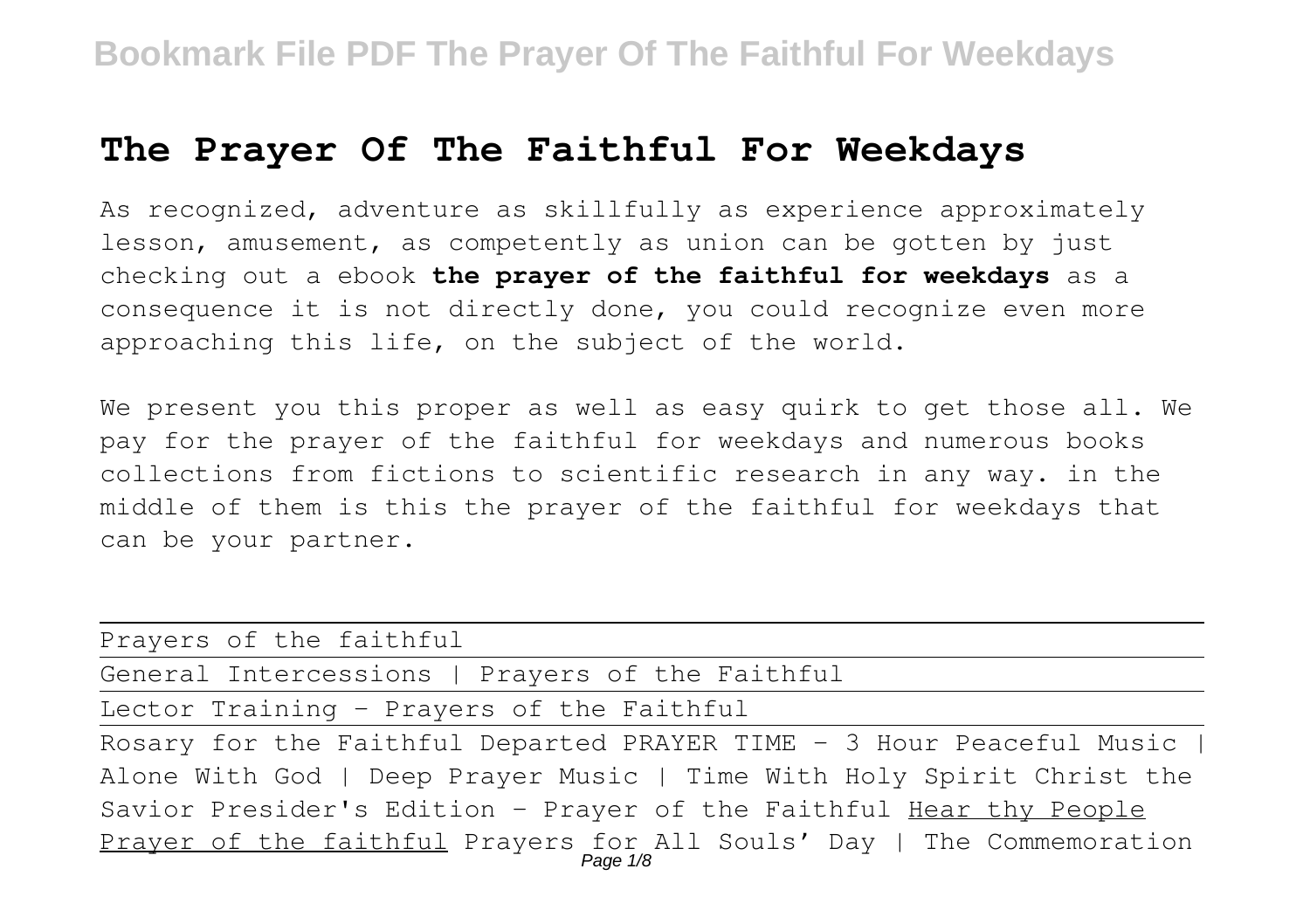of All the Faithful Departed Prayer of the Faithful

10. Prayers of the Faithful<del>The Mass: VII - Liturgy of the Word -</del> Prayers of the Faithful **Catch of the Day - Daily Devotional and Fishing Tip November 2nd** Daniel's Prayer To A Faithful Ruler GOD'S PROMISES // FAITH //STRENGTH IN JESUS // 3 HOURS **Variety #140: Audio / Visual Spanish Rosary With Litany † Prayers of the Faithful | (❤DISCOVER WHAT HAPPENS)** Prayer of the Faithful / Let Us Pray Four Features of Triumphant Prayer (Luke 22:39-46) Prayer of the Faithful  $\neq$ Let Us Pray Top 100 Tagalog Jesus Songs For Prayers Collection -Tagalog Praise Worship Songs Of All Time The Prayer Of The Faithful Prayers of the Faithful Otherwise known as the Universal Prayer or General Intercessions, these prayers are introduced by the celebrating priest, then a deacon or another member of the congregation or the priest himself proposes a number of intentions to pray for, and the people respond with a short invocation such as "Lord, hear our prayer".

Prayers of the Faithful - Universal Prayers - General ...

The Prayers of the Faithful are some of the oldest prayers in the Christian and Catholic faith, forming a bedrock of Catholic liturgy that continues to support the faith of people worldwide. Sometimes described by other names – including general intercessions, or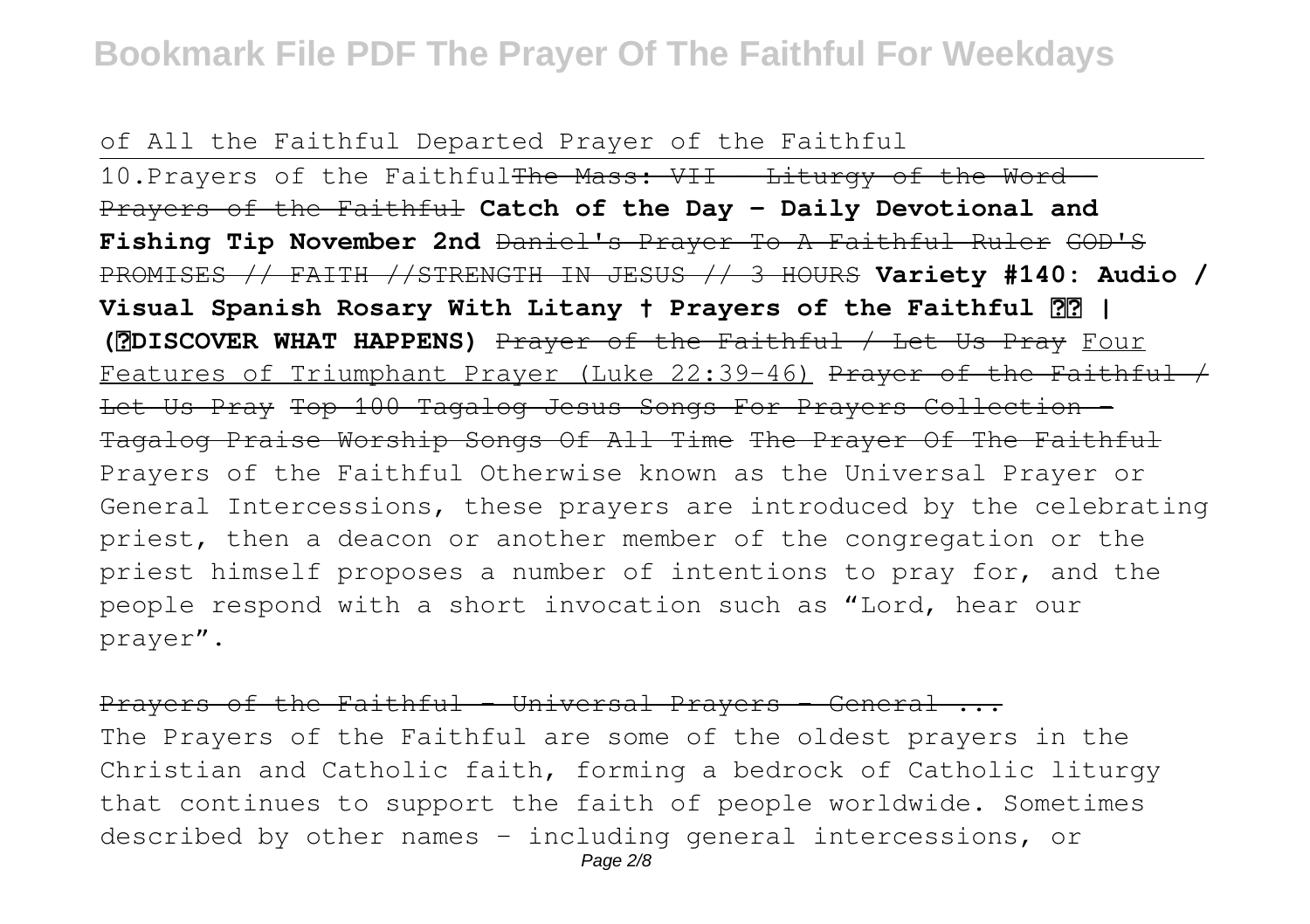petitions, or even universal prayers – the Prayers of the Faithful are always part of the liturgy of the word shared with the faithful before the first reading.

### Prayers of the Faithful - Prayer  $\frac{1}{1}$  Simple Faith

Prayers of the Faithful. Let us pray to the Lord, who is our refuge and stronghold. For the health and well-being of our nation, that all who are fearful and anxious may be at peace and free from worry: Lord, hear us, Lord, graciously hear us. For the isolated and housebound,

### Prayers of the Faithful | Roman Catholic Church of the ...

In the Prayer of the Faithful the assembly is invited to pray for the concerns of Church and the world. The pattern for use at Mass reminds us that the local Church gathered in prayer united with universal Church. The recommended order for intentions given in the Roman Missal is as follows. For the needs of the Church; For the world; For those in need

#### Liturgy Office | The Prayer of the Faithful

Faithful prayers or prayers of the faithful are those prayers which are uttered publically, typically at a church service or mass, but the faithful who pray these prayers are those who have been faithful to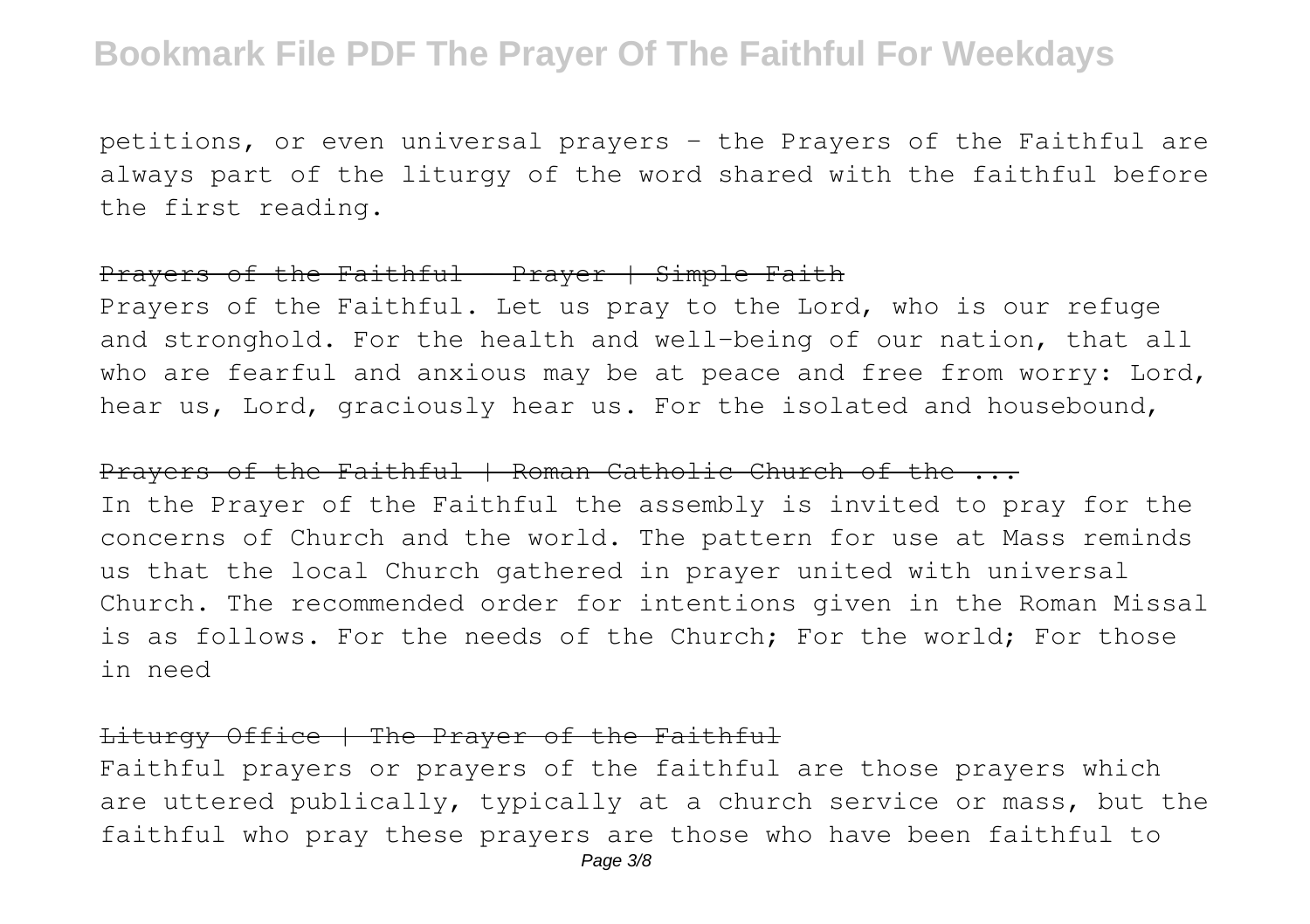Jesus Christ, Who is the Head of the church, and since He is the church's Head, He expects His body to cooperate.

### What Are Prayers Of The Faithful?

"Prayers of the faithful" are intercessory prayers said in church services and as part of the mass. They are led by a priest (or minster) or by a lay member of the congregation.

### Prayers of the Faithful Examples (Bidding Prayers) inc ...

Note: On Thursday, if appropriate, the Prayer of the Faithful will be updated for the coming weekend to include a petition regarding current event/s in our country or in the world. These petitions, prepared for Sundays and Solemnities are available for use and/or adaptation by faith communities. Contact: [email protected]

### Prayer of the Faithful - Catholic Diocese of Auckland

PRAYER OF THE FAITHFUL WEEK OF OCT. 18, 2020 Response: Lord, hear your people's prayer. May the church all over the world.

#### PRAYER OF THE FAITHFUL - St. Mary of Mount Carmel ...

Reader: Lord, you are life and the enemy of death. Rescue us and the faithful departed from eternal darkness. Lord hear us . Reader: Bring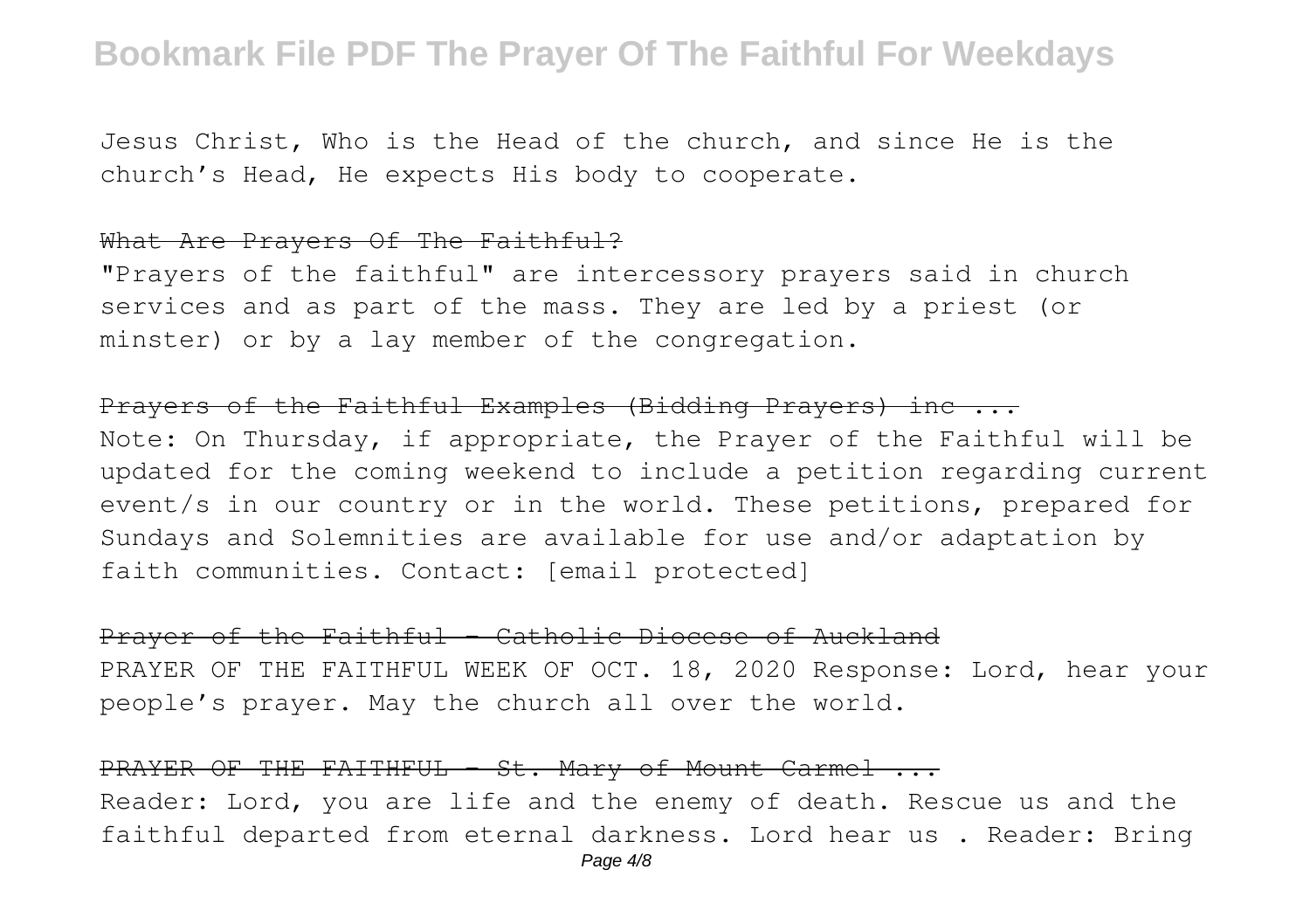all the dead into the light that no darkness can over power. May we all meet in joy with you. Lord hear us

### Prayers of the Faithful for Funeral Mass | Ballyroan ...

In our Prayers of the Faithful each week, we try to reflect the readings of the particular Sunday or Feast Day and relate them to the message which we see Jesus sending us. Additionally, we try to identify current concerns relating to what's going on in people's lives, in the Church and in the world.

Prayer of the Faithful - Association of Catholics in Ireland The Prayers of the Faithful are a collection of corporate prayers that are spoken at western liturgical churches, such as Anglican, Catholic, Methodist, and Lutheran churches. As the name suggests, faithful followers of Christ gather together as a church body to make intercessory petitions for the Church, global issues, individuals, and their community.

#### What Are the Prayers of the Faithful?

Prayer Prayer of the Faithful for the Day of Prayer for Peace in Our Communities For an end to the violence perpetrated by harsh words, deadly weapons, or cold indifference. May our homes, our nation, and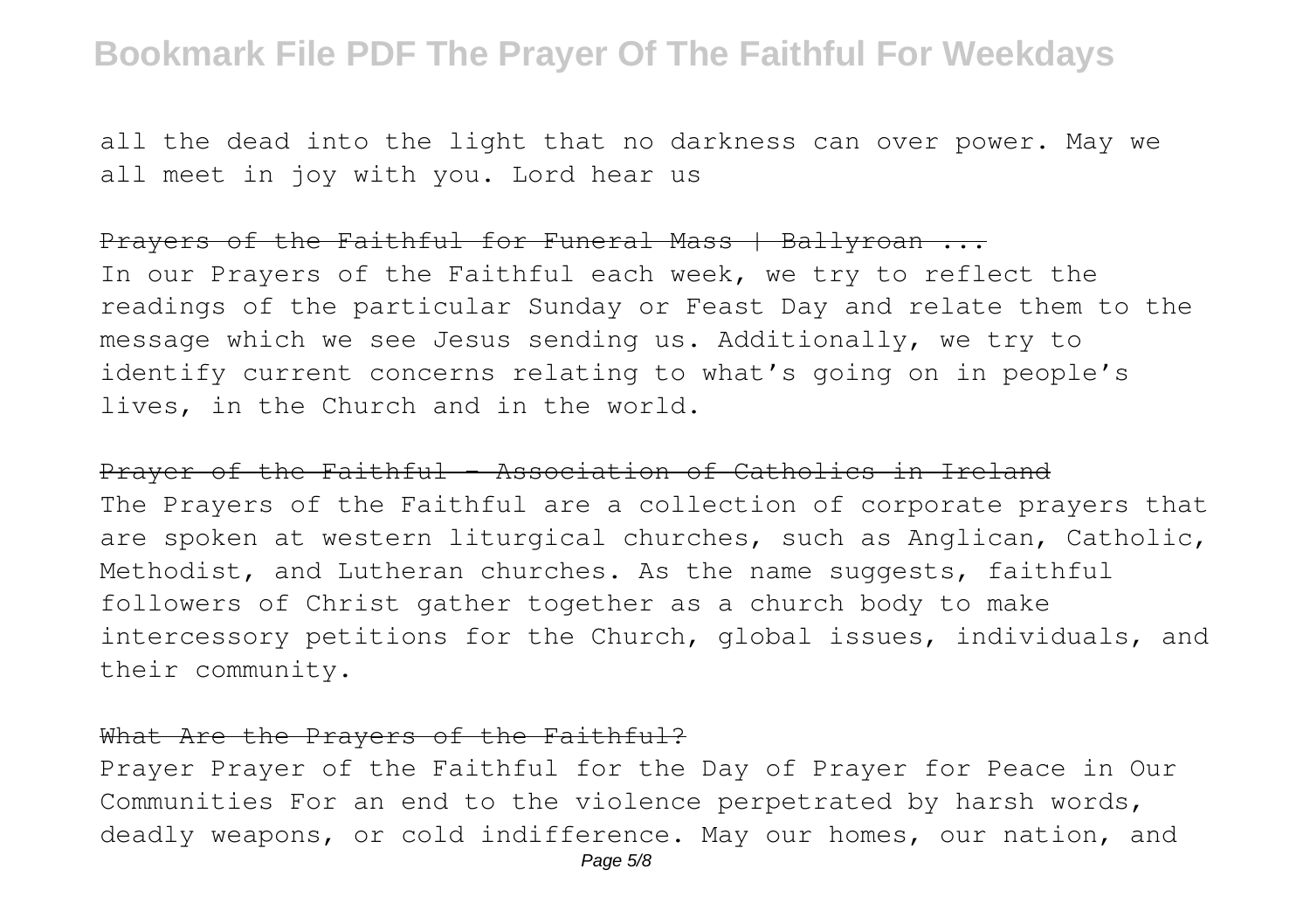countries around the world become havens of peace, let us pray to the Lord.

Prayer of the Faithful for the Day of Prayer for Peace in ... PRAYERS OF THE FAITHFUL 27th SUNDAY IN ORDINARY TIME [YEAR A] Celebrant: Let us pray to the Lord of the vineyard so that it may become fruitful in the world by his grace. Together we pray, saying: Lord, hear our prayer. 1. For the Church and her leaders: that they may faithfully care for the Lord's vineyard, and produce a harvest of holiness.

#### PRAYERS OF THE FAITHFUL

PRAYERS OF THE FAITHFUL CELEBRANT: Jesus opens our eyes to the boundless generosity of God. With glad and grateful hearts let us pray for all our needs.

#### Prayers of the Faithful – Diocese of Ballarat

Lord hear our prayer. In thanksgiving for our country, as we celebrate this National Day of Thanks, may we grow in our compassion, care, and concern for all peoples so that through our responsible citizenship we may further liberty and justice for all, God of bounty, we pray… Lord hear our prayer.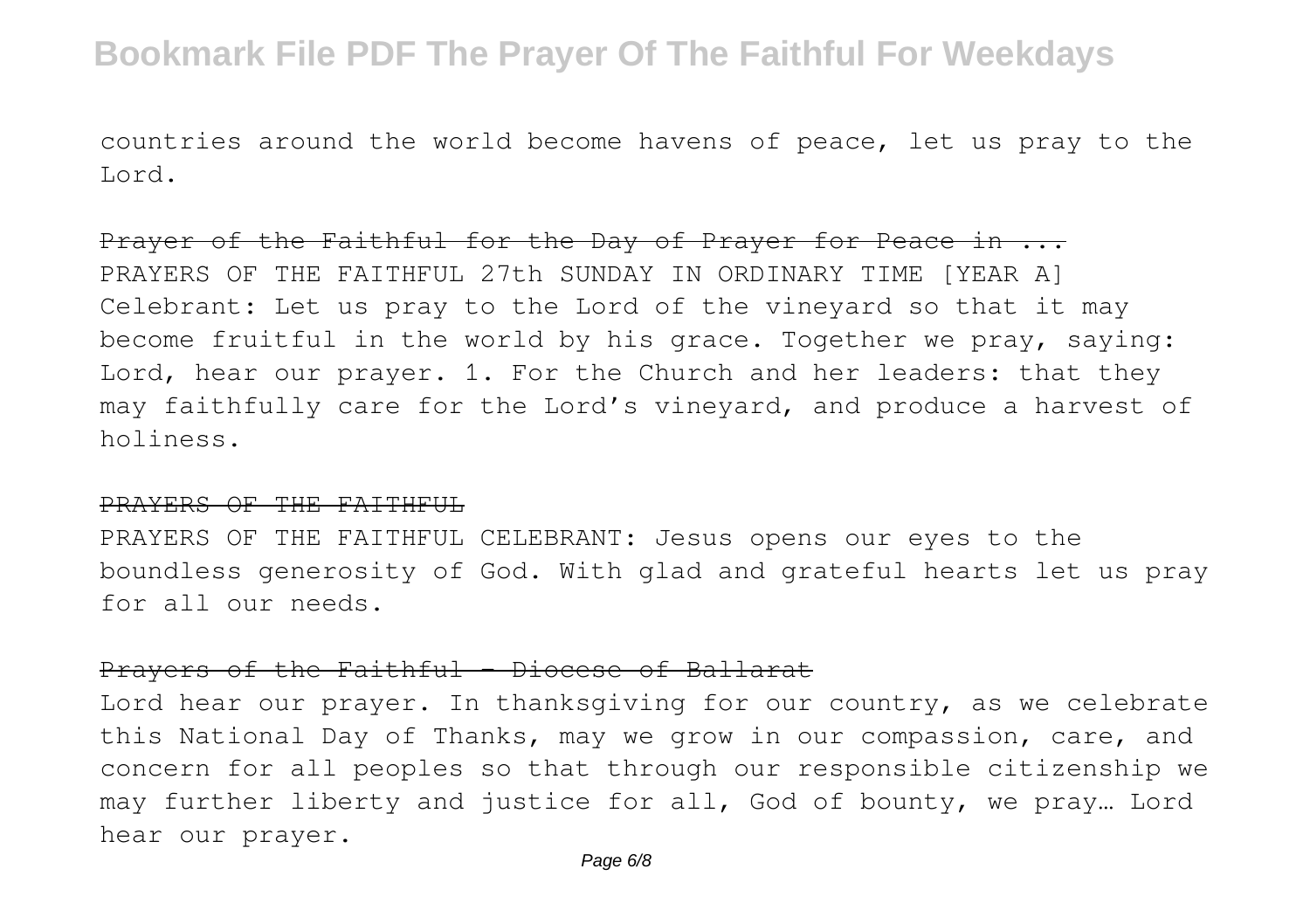## Prayers of the Faithful Thanksgiving Day

PRAYERS OF THE FAITHFUL - First Holy Communion Mass. St. Benedict Church of Wild Rice 11743 38th Street South Horace, ND 58047 Phone: (701) 588-4288, September 27, 2020: Twenty-sixth Sunday in Ordinary Time. Let us pray to the Lord. These free prayers of the faithful are for use in parishes and schools, for Masses and other worship services.

## general intercessions prayer of the faithful

This book is an excellent resource for Prayers of the Faithful. I know two communities who have those prayers at mass every day. One uses this book while in the other the priest composes his own prayers. The contrast is striking.

### The Prayer of the Faithful for Weekdays: Amazon.co.uk ...

The Prayers of the Faithful for a baptism resemble those that occur during each mass or during other religious ceremonies. They contain the same framework : several intentions to pray and a response sung or said by the assembly in between each prayer. The difference is the subject of the intentions.